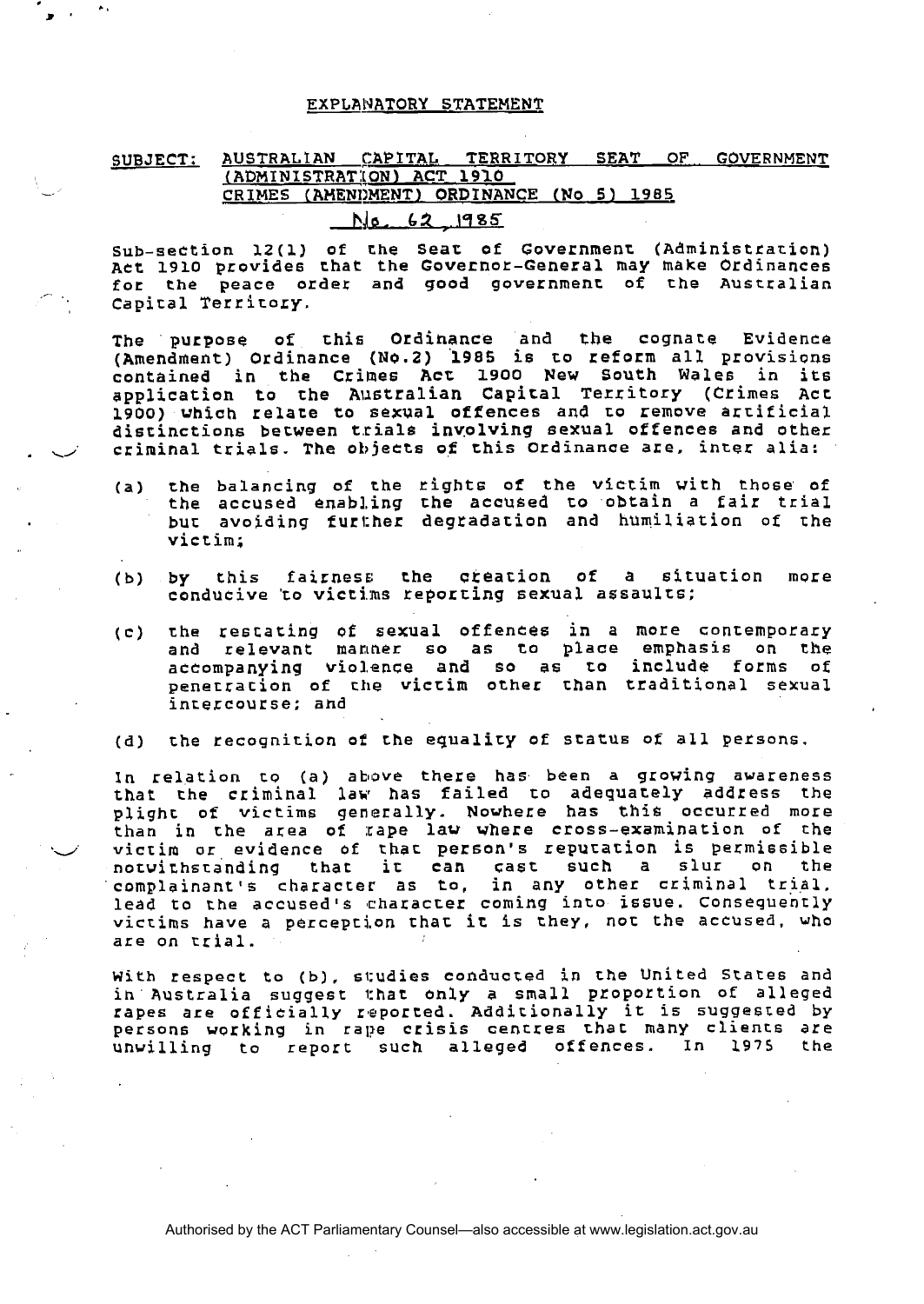Australian Bureau of Census and Statistics and the Australian<br>Institute of Criminology conducted a. '6elf report' study<br>Australian a. entitled 'General Social Survey of Crime Victims'. According to the survey resulrs only **20%** of persons who claimed to **have** been - aped ~eporced cbe offence. Assuming that **figure** to remain aecurace (bearing **in** mind that reforms have been made in a number of **Staces) it means** that about 72% of victims, for various reasons, have insufficient faith in the criminal justice system to bring the matter to notice. From a criminal **law** policy vievpoinr this **has** serious implications **in** relation to deterrence generally. lrlore importantly it **can** lead co the development of a class of persons who believe that they can repetitively **engage** in chis cype of gross.anti-social behaviour with impunity.

In kelation to **(c)** above, police authorities in New South Wales have indicated chat until approximately **5 years** ago ttadirional intercourse was involved in most rape cases. This pattern has now changed and present'ly in more than 50% of cases anal or oral intercourse. **either** in addition to or in **lieu of**  penile/vaginal intercourse occurs. Some **victims** have indicated **rhac** they have felt more degraded and humiliated by what they regarded as ynnacural penetration than by the traditional penetrarion. For this reason the offences have been widened to include other forms of penetration and for the same reason the term 'rape', which is a rerm of **arc** not applicable to *Che* **wider**  range. has nor. been retained in the proposed Ordinance.

In relacion ro (d) both haferosexual and homosexual intercourse **has** been **treated** in the same manner, attracting **the** same penalties. This has been achieved by creating all offences in gender neucral. terms and results in an equating **of** the **age** of consenr regardless **of che** nature of the sexual intercourse. **Finally** pejorative terms **such** as'idio~' and 'imbecile' have been excised.

## Brief Oucline of the **scheme** of ProPosed **Crimes** (Amendment) Ordinance

In relatioh to macters ocher chan **incest,** the offences fall into three categories as follows:

- .(i) Offences involving vj.olence or threatened violence **virh** an accompanying intent to engage in sexual intercourse (as defined) or with intent to commit an act of indecency. In chis cacegory of offence **the** intercourse or act of indecency need not clccur but if **it does it** evidences the intention **with which che** violence vas inflicted OK the threat thereof made,
- ii) Offences invdlving the engaging in sexual incercourse or the committing of an **act** of indecency vichouc **the** consent of rhe other party.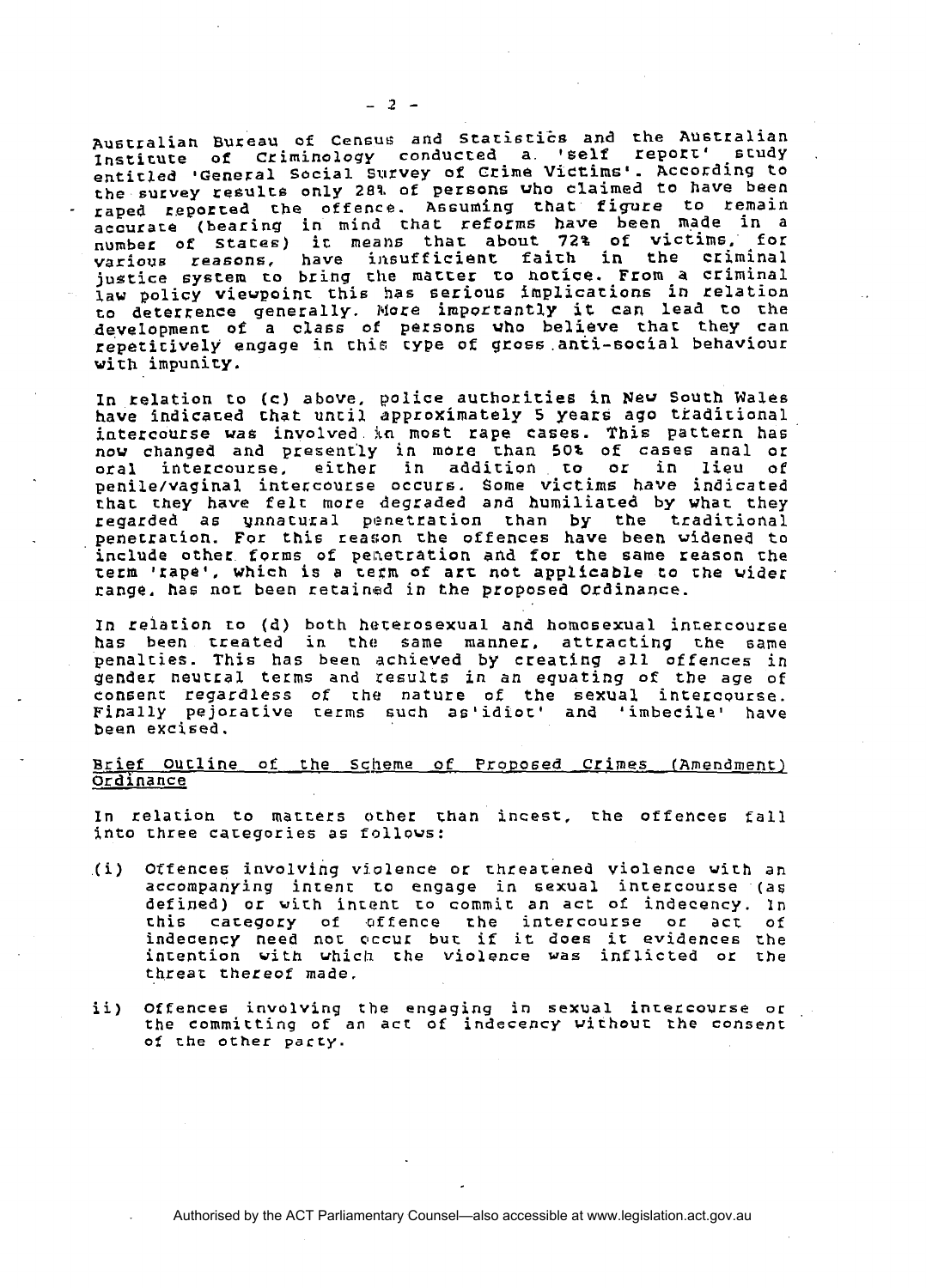iii) offences involving the engaging in intercourse. or the commission of an act of indecency,. vith persons under **rrhe**  age of sixteen. **With** one exception consenr is not in issue as che proposed law does not recognise the abilicy of the young person co **give** an effective consent.

with respect to incesr, che relevant 6ection. in addition to reflecting the genetic basis of the offence, have been drafted<br>to apply to step-children and children in de facto to apply **LO** step-c:hildren and children in de facto relationshgps **a6** well. The offences fall inco three categories depending on the age **of the** parcicipanrs. **.The** most setioue involves children under ten. the next persons under sixreen and the least serious persons over sixteen.

#### **DETAILS** OF **PROPOSED** ORDINANCE

section 1 and 2 are the Shoct Title and formal provisions.

Section 3 repeals existing section 90 dealing With abduction of young,petsons and re-enacts ic in gender neutral terms.

Section 4 is the main provision. It inserts a new Part IIIA, which contains the **hew provisions in relation to sexual** offences. into ehe Crimes Act, 1900. These provisions **vill** be explained in detail below.

Section 5 abolishes the common **law** offences of rape and accempced rape.

section 6 is a rransition provision in standard form ensuring that the abolition in Section 5 relates only to conduct after the commencement of the Ordinance.

Section 7 repeals sections 62 to 81, 86 to 89, 91A to 91D, 379 and **381** of **che** Crimes Act and repeals the **Law** Reform (sexual Behaviour) Ordinance **1976.** 

Section 8 is a consequential amendment.

#### **AMENDMENTS MADE BY CLAUSE 4**

Section 4 inserts a new Part IIIA, headed 'Sexual Offences', inco rhe Crimes Acr 1900. New provisions are as follows -

Secrion **92** provides a definirion of the term 'sexual intercourset far **the** purpose of this Part. The definirion is significantly wider than the concept of 'penetration' vhich is relevarlt to the existing *law* of rape. Proposed paragraph **92(e) deems** a continuation of **sexual** intercourse as defined in paragraphs (a) **Eo** (d) inclusive to constitute sexual intercourse. This permits bodily harm inflicted during intercourse ro amount to **sexual** assault in the first or second degree. It also recognises the righr of a pecson to withdraw **consent ar any** stage although, in the absence of other factors. it **is** unlikely that a prosecution would result in these circumstances.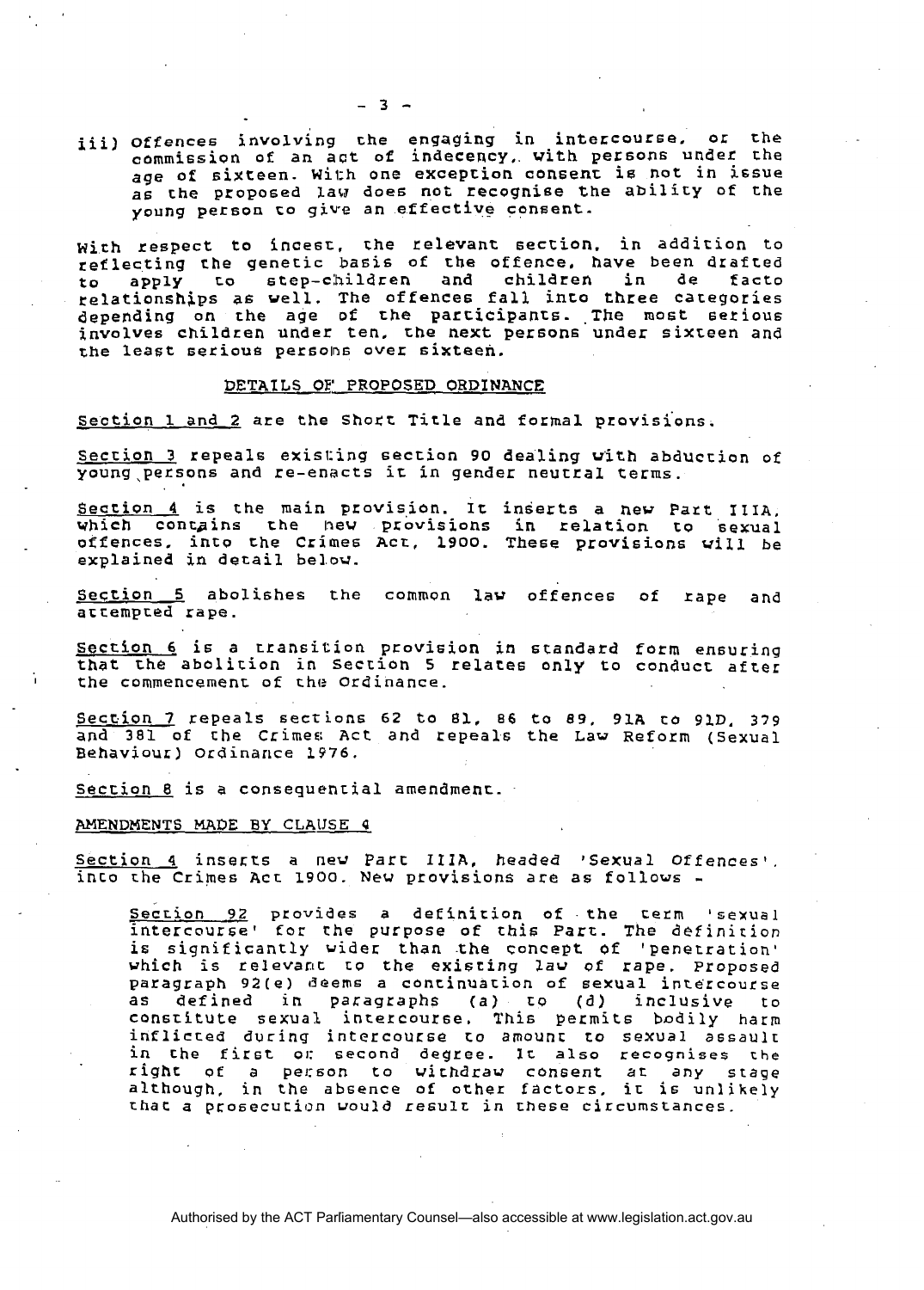sections **92A. 92B** and **92C** deal with the offences of sexual assault in. che first, second and third degree respectively. In chese offences the primary emphasis is placed **upon** the violence **rather** than che **elemenr** of sexual contact. Provision is made **for** the 'pack sexual assault' so that where the offence is committed in the company of others all offenders will be subject to a higher pehalty.

Section 92A creates the most serious sexual assault offence **i** chat the offence involves the infliction of grievous bodily harm **on** the **victim.** The in£ liction of that harm must be accompanied by **an** intencion co **engage** in sexual, inretcourse with the victim or another person present **or** nearby. **The** of:Ccnce carries a maximum pehalty of 17 years imprisonment unless committed in the company of **other** persons **(i.e. the** 'pack' situation) in which **case**  the **maximum** penalcy is 20 years. The reference to 'another person vho is present or nearby' **is** designed **te** cover the possous and the restance of matter, violence is directed to a child in order **to** overbear; the will of a mocher or where violence is directed to a person in order to overbear the vill of **che** companion of that person.

**d**  section **92B** creaces the ol:fence of sexual assault in **che**  second degree. involving the infliction of actual - as opposed to grievous - bodily harm. The proposed penalty, is 14 years imprisonment and **1,7** years in the 'pack' situation.

Section 92C creates the offence of sexual assault in the chird degree. This offence does not require the infliction of bodily harm, but is complete upon either the commission of an unlawful assaulr or a threat co **inflicc** bodily harm accompanied by the requisite incent. The proposed penalties are a maximum of 12 years, 14 years in the 'pack' case.

Section 92D creates the offence of sexual intercourse vithout consenc and the consent of rhe **victim** to sexual inrercourse and the belief of the accused as to rhat consent are relevant and probative issues. Therefore, this offence is broadly equivalent to the existing offence of rape unaccompanied by **any** infliction of bodily harm. Accordingly the mens rea required for this offence is subscantially the same as the mens rea required in relation to the **existing** common lav offence of rape as stated by the House of Lords in <u>D.P.P. v Morgan</u> (1976) A.C. 182. Recklessness for the purpose of this section<br>means 'subjective' recklessness. The Crown must prove the **Same** marcers in order **to** astablish the commission of c his offence as it must prove to establish the commission of **the** existing offence of .cape. The **maximum** penalty is 12 years impcisonmenc, **14** years in **the** 'pack1 sicuarion.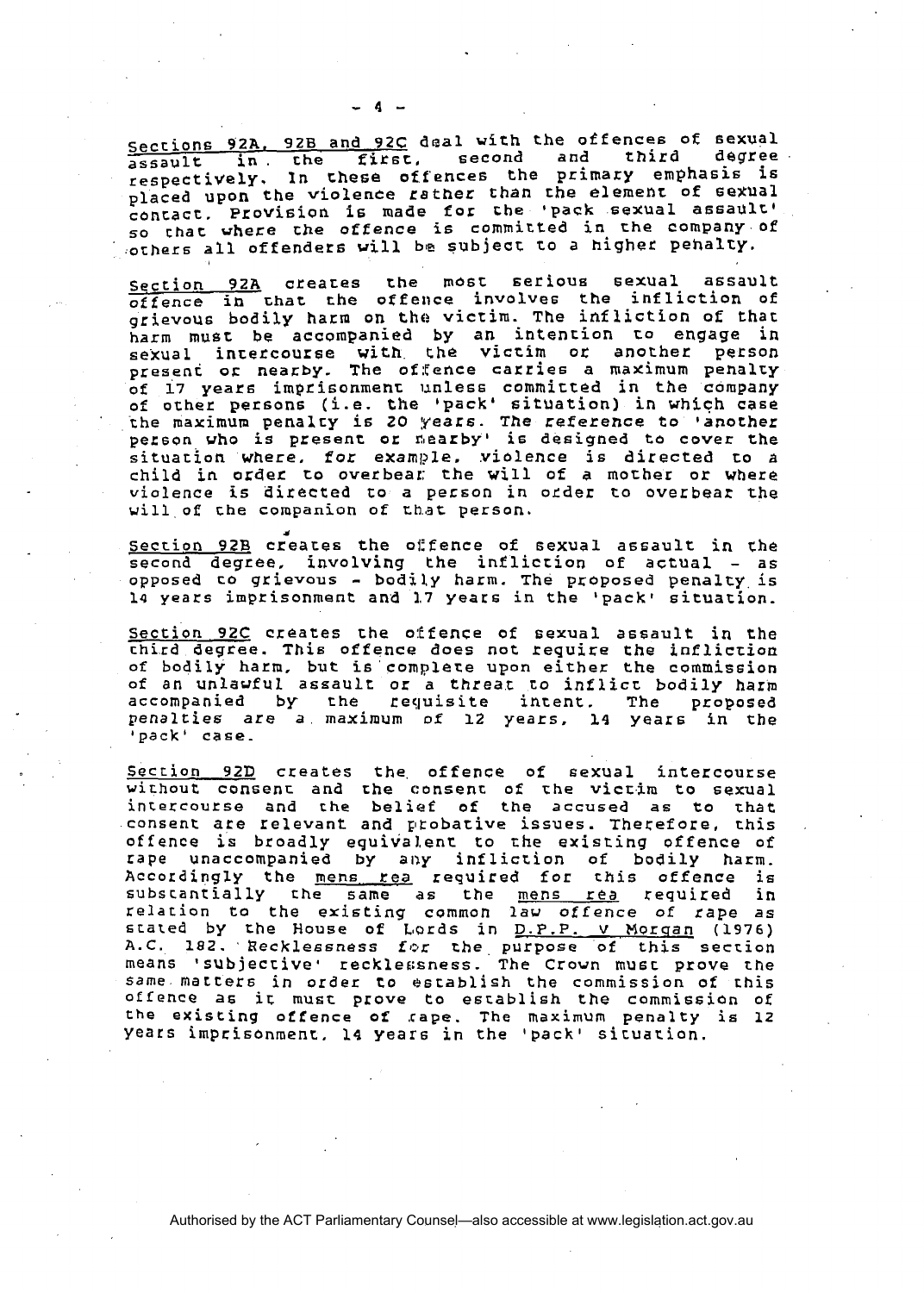Section 92E deals with sexual intercourse with young persons. Sub-section (1) creates the offence **of** engaging in sexual intercourse **with** a person **who** is under ten years **of age** and carries a penalty of 15 years imprisonment. **The**  consent of the victim **6** irrelevant- Sub-seccion (2) creates the offence of engaging in **sexual** intercourse with a person who is between the **ages** of Pen and sixteen years. The **penalty** is 12 years imprisonment. Sub-section (3) provides certain defences to a person who has been charged with an offence under sub-seccion (2).

Those defences are that the 'victim' consented to the **\$nceccourse** coupled **wich** either a belief on reasonable grounds thac chat pereon **vas** sixceen years or older or thac the accused **was** not more than 2 years older than char person. The latter provision is similar to section 48 of the Victorian Crimes Act **1958.** The Tasmanian **Law** Reform commission in its report 'Rape and Sexual Offences' has recommended that such a defence snould **alvays** be available although ir recammended an **age** differential of 5 yeacx. It **consideted** that sexual activity between persons of essentially the same age should be free from criminal sanccions. ,There **would** appear to be merit in leaving 'consensual' sexual activity of young persons to the area of child welfare law or to parencal control vithour artracting the full rigours of the cziminal law.

Seccions **92F, 92G ;and 92H** creare assaulc offences involving an intent tc. commit an **act** of indecency in the first. second and third degree respectively in the same manner as che threc? degrees of sexual assaulc. **A**  definition of the term 'act of indecency' has not been included in order to **avoid** the possibility of unnecessarily restricting the application of these offences bearing in mind char some canducc presently fegarded as **being** merely indecent will hereafter constitute sexual intercourse. The maximum penalties are imprisonment for 15 years 12 years and lo years respectively.

Sectian **92F** (act of iridecency in the firsc degree) creaces the offence of inflicting grievous bodily harm with intent to coinmic an **act** of indecency. **The** penalty **is** 25 **years**  imprisonment.

Section **92G** (act of indecency in che second degree) creates the offence **of** inflicting actual bodily harm with incent to commir an act of indecehcy and carries a penalty of 12 years imprisonment.

Section 92H (act of indecency in the third degree) creates the offence of unlawfully assaulting or threatening to inflict bodily harm with intent **to** comrnic an **acc** of indecency and carries a penalcy of **lo** years imprisonmenc.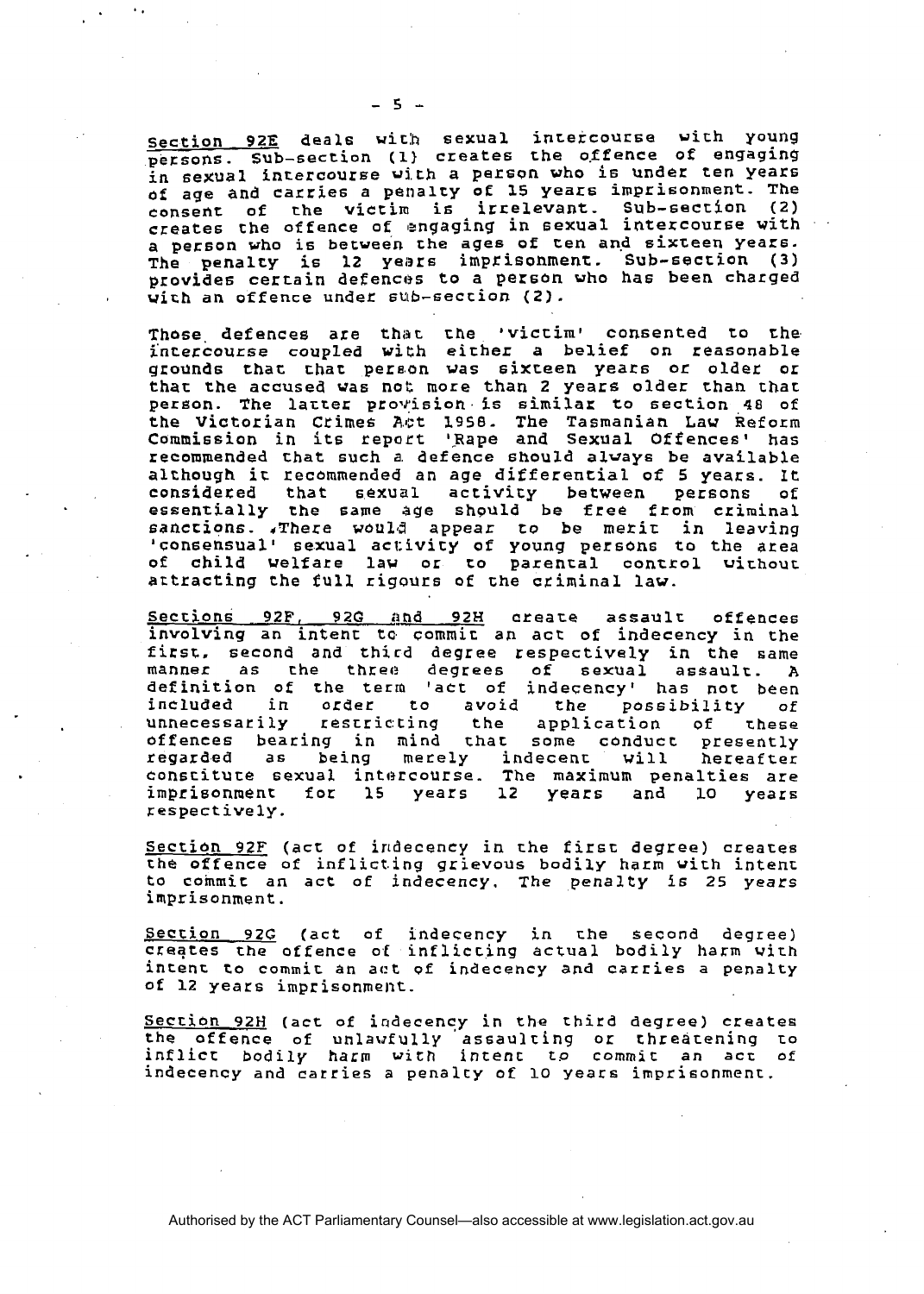Section **92J makes** ir' *at1* offence to commit an act of indecency without consent. It is in similar form to section 92D which deals vich sexual intercouree virhout consenc and the comments made in relation to that seccion are equally applicable here. The penalry **is** a maximum of 5 years imprisonment; 7 years in the 'pack' situation.

Section **92K**  indecency **vi**  in terms to those involving sexual intercourse created by<br>section 92E. Sub-section (1) creates the offence of section 92E. Sub-section (1) creates the offence creates **offences** in relation **to** acts of .th young persons. These offences are **similar**  commirting **an** acc **of** indecency upon or in the presence of a person under ten **years:** of **age and** carries a penalry of 12 **yeats** imprisonmenc. Sub-seccion (2) creates an oEfen.ce of committing **an** act of indecency upon or in che **presence**  of a person becveen che **ages** of ten and sixreen yeats and carries a penalcy of 10 years imprisonment. sub-section (3) provides defences identical to those contained in sub-seccion **92E(3) and** \*the commencs made in relation to that sub-section are applicable to this sub-section...

Section **92L** deals **wirh** incesr and related offences. sub-section **(A)** creaces che offence **of** engaging in sexual intercourse vith a pere.on who is under the age of **ten**  years who to the knowledge of the accused is a blood relacion or vith vholn the accused has a parental relationship. The offence carries a **penalrsy** of **20** years imprisonment. Sub-section (2) creates the offence of engaging in sexual intercourse vith a person **who** is between the age of ten and sixzeen **years** who to the knowledge of the accused is a blood relation or vith whom the accused has a parental relationship and carries a penalry of **15** years imprisonment. sub-section (3) creates an offence of engaging in sexual inrercourse with a person who is above the age of **sixteen** and vho co the knowledge of the accused is a blood relation and carries a penalty of **10** years irnprisonmerrt., **Sub-section (4)** provides thac the Director of Public Prosecutions, or some person authorised by him, must consent to the institution of<br>proceedings for an offence under this section. The proceedings for an offence under this section. justification for this is that there may be cases where<br>there are compelling medical, psychological or other there are compelling medical. reasons for adopting **a** cburse ocher than prosecution. Sub-section (5) provides that where evidence has been adduced that a petson charged with an offence againsc either sub-section **(21** or **(3)** acted under the coercion of rhe person wirh **whom** the offence was committed. the person may not be convicted **un1,ess** the croun rebucs **such** evidence beyond reasonable doubc. Sub-secrion *(6)* provides thaL the accvsed is presumed to have known at the relevant time chat he **was** related to **che** person vith whom the offence is alleged to **have** been cornmicted unless **there** is evidence Lo **the** contrary.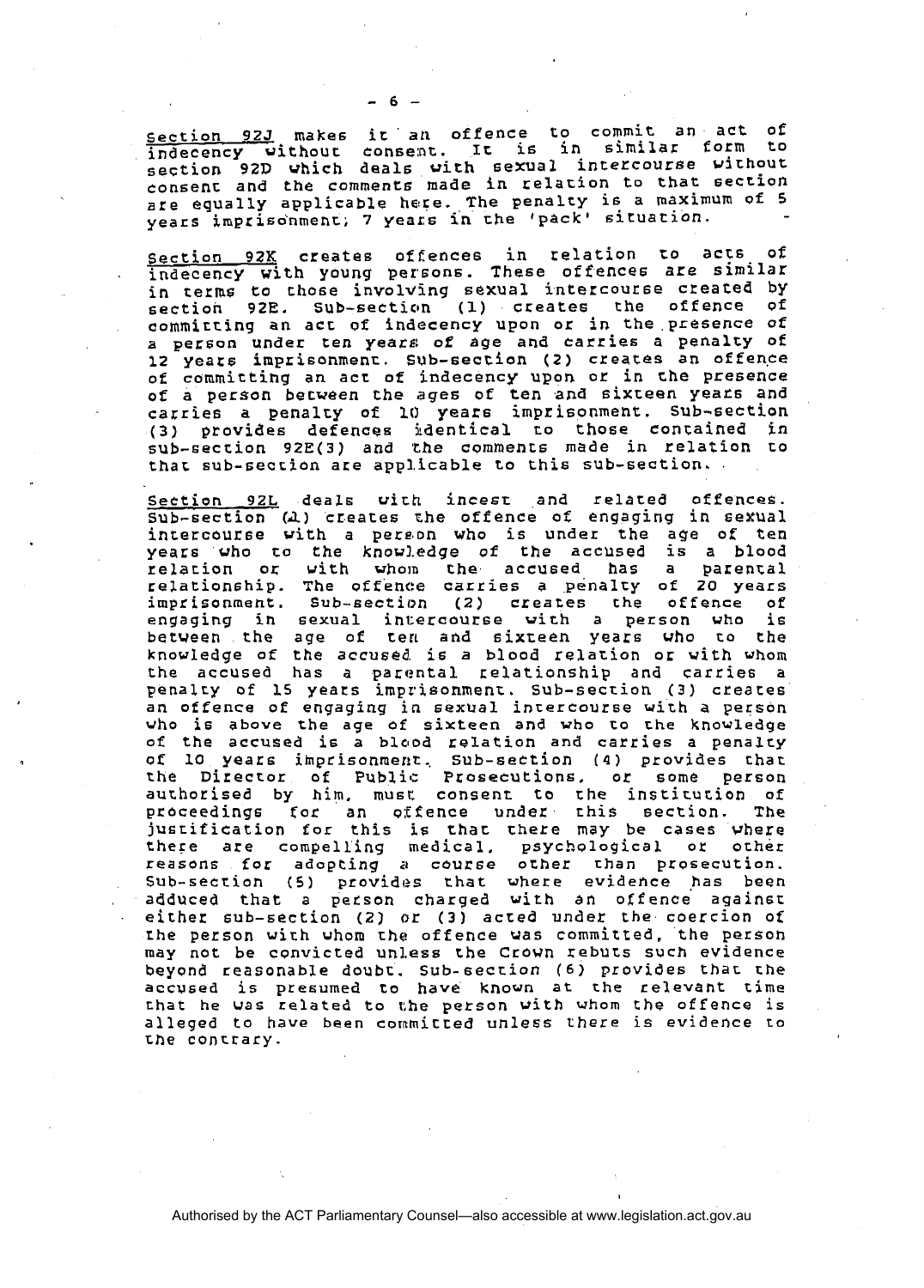Section 92M creates a new offence of abduction with intent ---<br>to have sexual intercourse in gender neutral terms and carries a penalty of **1.0** years impri6onmenc. This section is subscantially **in** accordance vith rhe recommendation of the Tasmanian Law Reform Commission Report. In realtion to exiscing abduction offences (e.g. Section 86 of che Crimes Act. 1900) the Commission stated that they were an  $-$ 

 $-7-$ 

"... Historical anachronism which displays an attitude to women which must have Wen outdated in **l9Z4".** 

Section 92N creates the offence of employing any person under the **age** of sixreen for the prupose of prostitution and carries a pehalty of 10 years imprisonment. The offence is in gender neutral terms.

Section **92P** deals vith che question of 'consent' in cases where **rhe** consenr of the alleged victim is relevant **ro**  che offence or where **din** honest belief as co such consenr held by an accused would entitle him to an acquittal. The effecc of che section **is** to retain existing defences in relation to offence6 involving sexual intercourse **but** co extend them to offences involving acts of indecency. In other words rhe defencus available **a6** enunciated in D.P.P. v Horqan, **(1976) A.C.** 182, remain available. Qh the ocher hand if rhe Crown can prove beyond reasonable doubr thae the accused was aware that the 'consent' was caused by any of the objeccive factors **sec** ouc ih sub-section (1) chen the accused **must** be **caavicted.** This also folllows from che decision in **P.P.P. v W[arqan** vhich requires thac any belief as to the consent of the victim must be honestly held.

Sub-secrion (1). paraqraphs (I) co (j) list the objective factors vhich. if proven. will negare the consent of **che**  victim to an act of sexual intercourse or act of<br>indecency. The sub-section is substantially in accordance with the recommendations contained in the Tasmanian Law Reform omm mission Report. Sub-section (2) provides chat a **person** who does not show actual physical resiscance should not by reason only of thac facr be zegarded as consenting **to** che sexual intercosurse or the acL of indecency. **1c** has been suggested in some cases char there must **be** a clear outward manifestation by the **victim** of lack of consenc. Any **such** general requirement would exclude from the operation of the **law [he** imposition of sexual conducc upon persons in a condition of unconsciousness. infancy. mental disability. or persons vho submit for fear of injury to a third party such as for example. a mother Whose child is threatened or a person vhose compahion is threacened. Both latrec examples are noc unusual occurrences. **ar** least in other; jurisdiction6. **Sub-secrion (3)** provides chat where **the** Crown ha6 proven that the person charged knev at che relevant cime chat che cohsenc of the **victim was caused** by **any** of the means set out in sub-seccion (1) then the titst-mentioned person cannot be held to have **an** honest belief in the consenl; of the viccirn **ro** the **acr:** of sexual incercourse or act of indecency.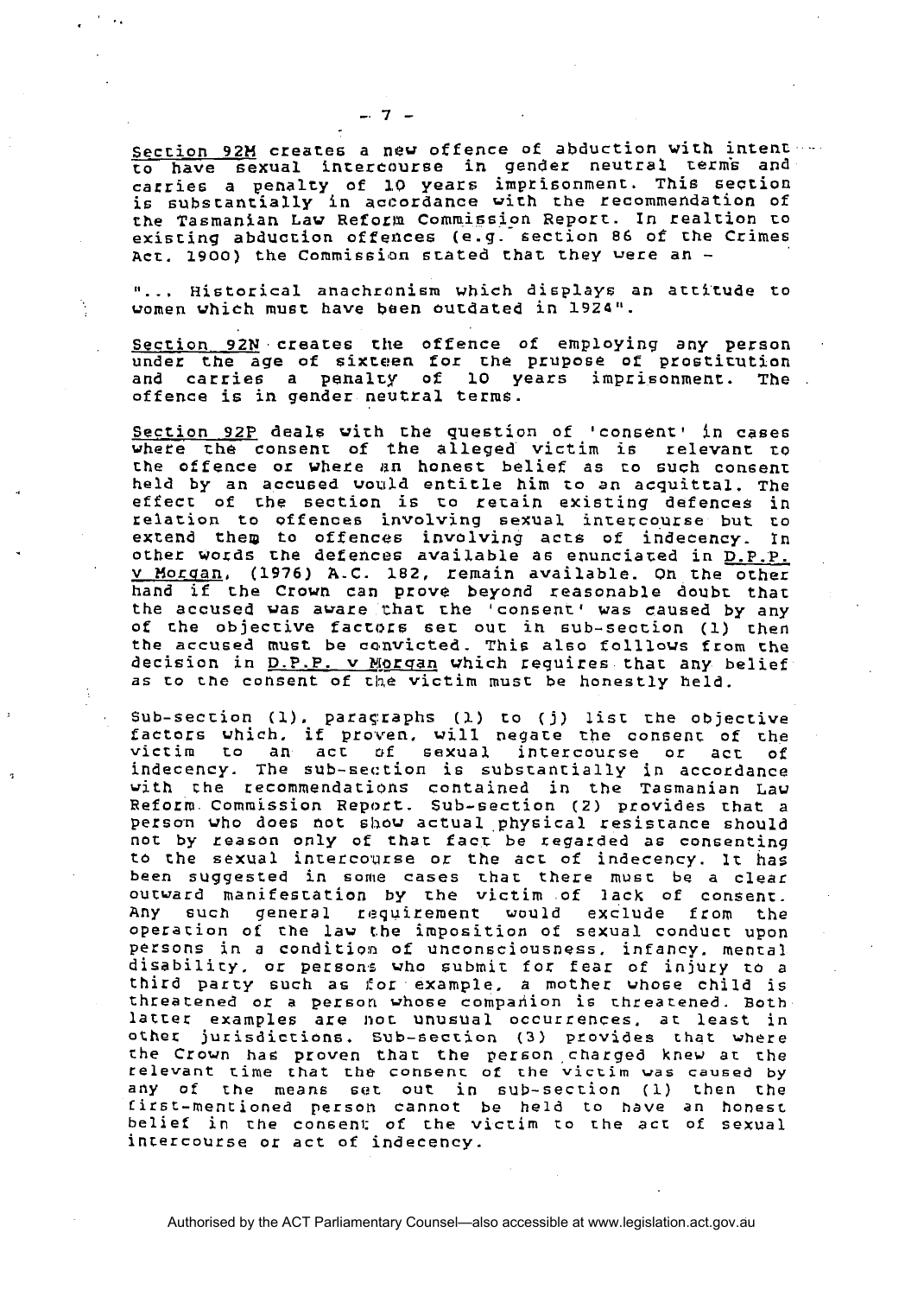ection 92Q abolishes the iffebuttable common -law<br>resumption that a boy under the age of fourteen is incapable **of** carnal know1,edge.

ection 92R abolishes the immunity of a husband against conviction for the rape **of** his **wife.** The"immunity has been abolished completely in New South **Wale6** and partially **in**  Victoria and South Ausctalia. Reasons **for rhe** abolition include :

- (a) The first classical Statement of the rule **Is** found in Hale's 'Pleas of the Croun' in 1736. This va6 a time **vhen** the **vife** had no properry rights and could be assaulted for **disciplinazy** reasons by her husband. This is inconsistent with today's notions of equality in the eyes of rhe **law.**
- (b) Marriage is now regarded by the law **a6** a secular institution, no **longer** being goverened **by**  ecclesiastical lav as in Hale's time.
- (c) **A** wife can revoke consent as to **cohabicazion** and by extensian **should** be capable of revoking consenc **to sexual** activity. F'Urthermote in R v Reid 1973 Q.B. 299 ir was held chat a husband does not have .the righc to kidnap his **wife.**
- (d) An unmarried cohabitant can **wirhdrav** consenr. endering the other party guilty of rape. So viewed ic **may** appear chat marriage amounts to **a** licence to commit brutal or inhumane **acts.**
- **(e)** To discourage domastic. violence. Domescic violence has become a recognised problem in the *community and* **it** is hoped thac **the** abolition of che immunity **will**  have a long cerm educative effect.
- **(f)** Whilst it **might** be argued thar **lack** of consent. vhere this is relevant, may be difficult to prove under these circumstances:, **the** law **shou,ld** nor **turn** a blind **eye** merely because the offence is difficult to prove.
- **(g) The** immunity applied only to rraditional sexual intercourse and not to other acts embraced by the proposed definition of sexual intercoucse.

Section **92s** provides fop a number of alternative **verdicts.**  Sub-section (1) provides that where the jury is satisfied that the **accused** did **not** inflict grievous bodily harm but are sarisfied that he inflicted **actual** bodily harm with the requisite inrenr **they** are **able** co convict him **of** the latter offence. Sub-section (2) provides that where the **jury** is **satisfied** that **the accused** committed an offence ' **but** it is not sarisfied rhar he acted in company with **other** persons **when chis** is alleged by the Crovn, Chen it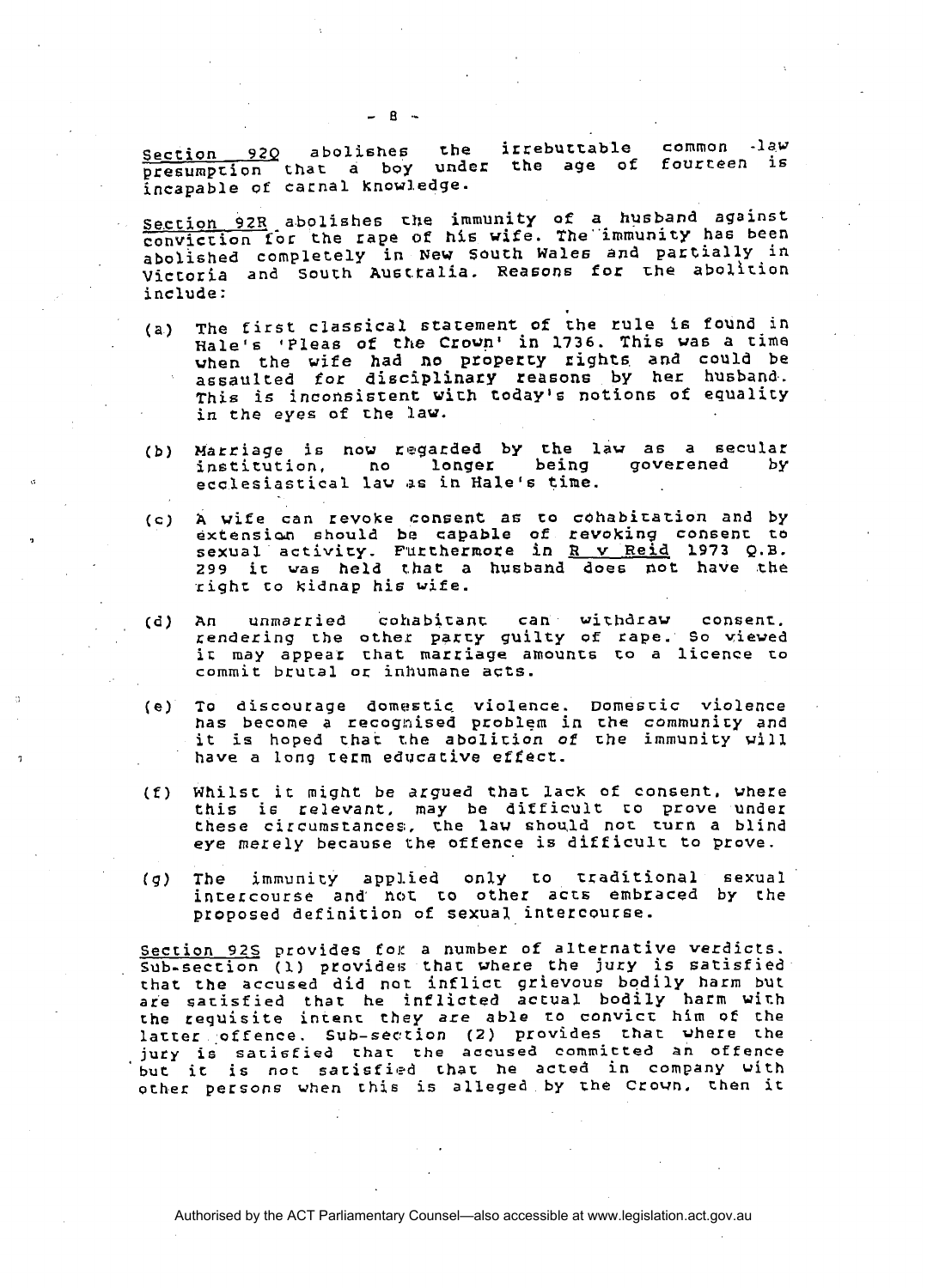**may convict of the offence vithout thar element of aggravation. sub-seccic,hs (3)'and (4) provide** chat **where the jury** is **satisfied that che accused inflicred grievous**  or actual bodily harm but are not satisfied that such harm **vas inflicted vith the requisite intent when they are able to' oonvict him of che .offence of maliciou.sly wounding or inflicting grievous bodily harm or assault occasioning actual bodily ham a6 appropriare. This overcomes a glaring deficiency in the existing law.** 

**Section 92T provides for the addition of a count for an offence of act of indecency wichout consent in an**  indictment **for an offence of sexual intercourse without consent.** This **re-enacts existing section 379 vhich is kepealed by clause 7.** ,

, . **Seetion 92U provides that it is nor necessary. to describe the act constituting the act of indecency in an indicchenr for an offence of act of indecency without consent. This re-enacts existing 61sction 381 vhich is repealed by clause 7.** 

 $0rd.25/84$ 

**Authorised by the Attorney-General**